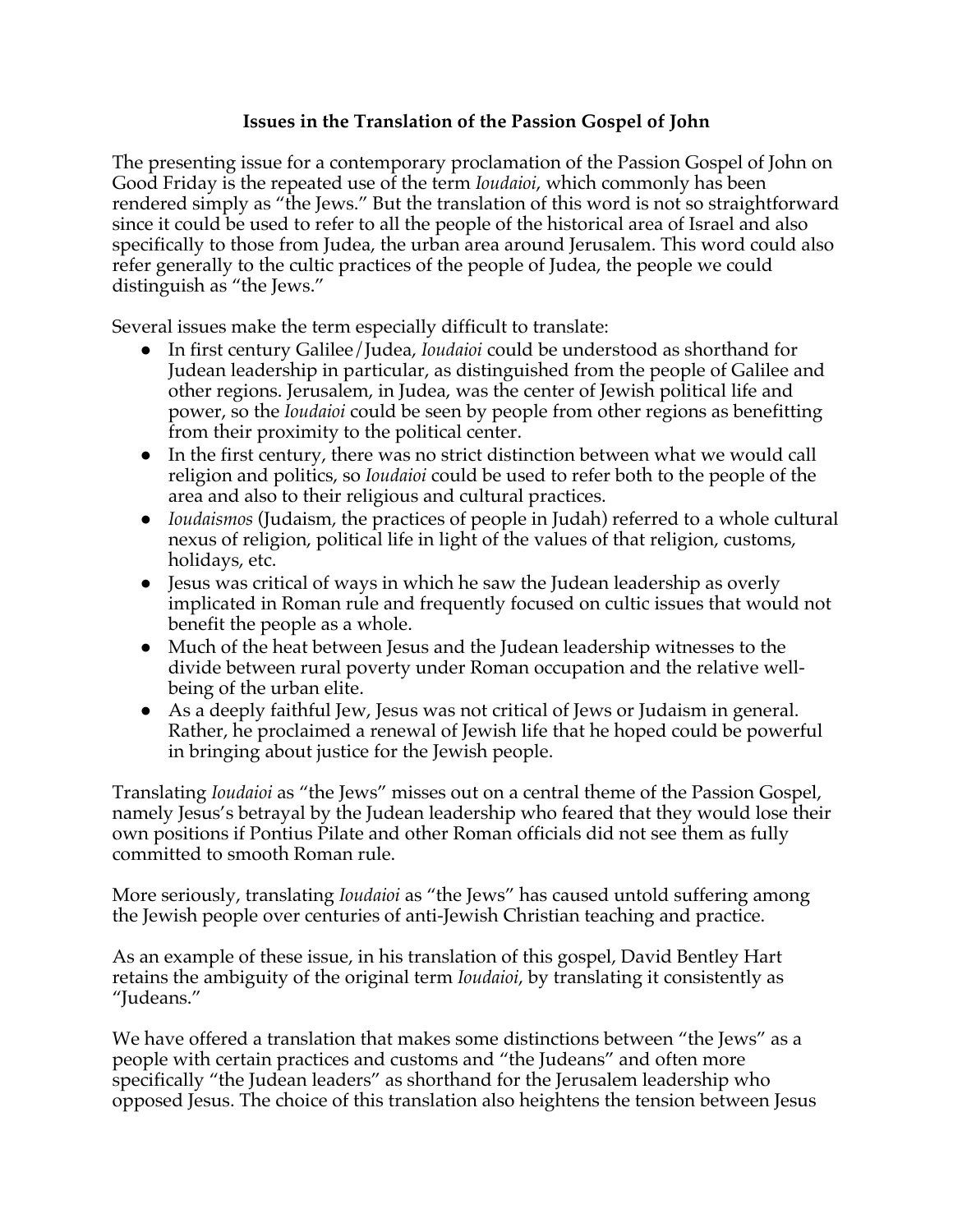and his Galilean context versus the Judean leadership. Both Jesus and Jesus are certainly Jews, but the conflict between them is complex and geographical location is a factor in this.

We also acknowledge there is not consensus on this choice and that all acts of translation have implications. Jewish New Testament scholars Amy-Jill Levine and Adele Reinhartz have expressed concern that removing "the Jews" as a translation option in the Gospel of John might de-Judaize the text for Christians. While this is an important counter-point, in the context of Good Friday and the history of violence against Jews during Holy Week, an alternate rendering that captures an aspect of the dynamics of that context is desirable. This proposed alternative translation for the Passion of the Gospel of John is not intended to be a statement on how to render *Ioudaioi*  for the entirety of this gospel, nor is it intended for such non-liturgical purposes as a congregational Bible study where the issues could be discussed in a nuanced way.

As an aide to situating the translation provided, we have also provided a table that compares how *Ioudaioi* has been translated in some of the most commonly used translations of the New Testament in English. All of these are currently authorized for use by General Convention except for the Hart translation.

|         | King    | Revised         | <b>New</b> | New Interna-   | Contemporary   | Common       | David Bentley |
|---------|---------|-----------------|------------|----------------|----------------|--------------|---------------|
| Verse   | James   | <b>Standard</b> | Revised    | tional Version | English        | English      | Hart          |
|         | Version | Version         | Standard   |                | Version        | <b>Bible</b> |               |
|         |         |                 | Version    |                |                |              |               |
| 18:12   | Jews    | Jews            | Jews       | Jewish         | temple police  | Jewish       | Judaeans      |
|         |         |                 |            | officials      |                | leaders      |               |
| 18:14   | Jews    | Jews            | Jews       | Jewish leaders | Jewish leaders | Jewish       | Judaeans      |
|         |         |                 |            |                |                | leaders      |               |
| 18:20   | Jews    | Jews            | Jews       | Jews           | our people     | Jews         | Judaeans      |
| (ambigu |         |                 |            |                |                |              |               |
| ous)    |         |                 |            |                |                |              |               |
|         |         |                 |            |                |                |              |               |
| 18:31   | Jews    | Jews            | Jews       | They           | the crowd      | Jewish       | Judaeans      |
|         |         |                 |            |                |                | leaders      |               |
| 18:33   | Jews    | Jews            | Jews       | Jews           | Jews           | Jews         | Judaeans      |
|         |         |                 |            |                |                |              |               |
| 18:35   | Jew     | Jew             | Jew        | Jew            | Jew            | Jew          | Judaean       |
|         |         |                 |            |                |                |              |               |
| 18:36   | Jews    | Jews            | Jews       | Jewish leaders | Jewish leaders | Jewish       | Judaeans      |
|         |         |                 |            |                |                | leaders      |               |
| 18:38   | Jews    | Jews            | Jews       | Jews           | "went back     | Jewish       | Judaeans      |
|         |         |                 |            |                | out"           | leaders      |               |
| 18:39   | Jews    | Jews            | Jews       | Jews           | Jews           | Jews         | Judaeans      |
|         |         |                 |            |                |                |              |               |

## **Summary of Translations of John 18-19 where** *Ioudaios/Ioudaioi* **appears in the Greek**